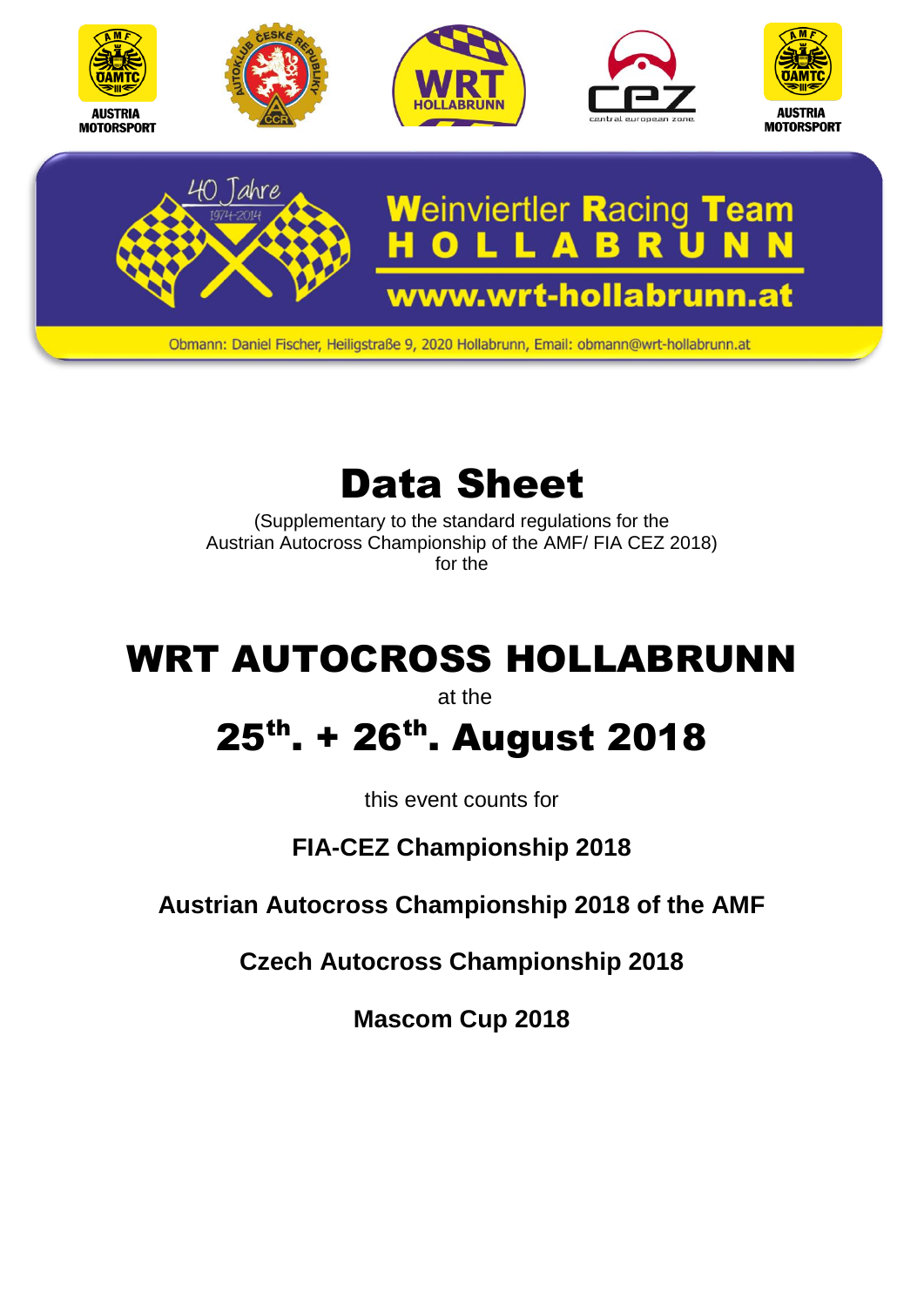









#### **Chapter I – Program – Timetable**

| 28.07.2018                | Publication of the regulations                                                                                          |
|---------------------------|-------------------------------------------------------------------------------------------------------------------------|
| 10.08.2018<br>17.08.2018  | 1 <sup>st</sup> closing date of entries with normal entry fee<br>$2nd$ closing date of entries with increased entry fee |
| Friday 24th August 2018   |                                                                                                                         |
| 14:00 - 21:00             | Paddock opens                                                                                                           |
| $15:45 - 20:00$           | Secretariat opens                                                                                                       |
| $15:45 - 20:00$           | Administrative checking (At the Racetower)                                                                              |
| $16:00 - 21:00$           | Scrutineering (Close to the Racetower)                                                                                  |
|                           | All Divisions,                                                                                                          |
| 16:00 - 16:45             | Super Buggy                                                                                                             |
| 16:45 - 17:30             | Buggy 1600-                                                                                                             |
| 17:30 - 18:15             | <b>Touring Autocross</b>                                                                                                |
| 18:15 - 19:00             | Touring Autocross 1600                                                                                                  |
| 19:00 - 19:20             | Divison 2                                                                                                               |
| 19:20 - 19:35             | JB                                                                                                                      |
| 19:35 - 20:15             | RB160 / RB 125 / RB 250                                                                                                 |
| 20:15 - 21:00             | Kartcross                                                                                                               |
| Saturday 25th August 2018 |                                                                                                                         |
| 06:00                     | Paddock opens                                                                                                           |
| 08:00 - 18:00             | Secretariat opens                                                                                                       |
| $07:00 - 08:15$           | Administrative checking (At the Racetower)                                                                              |
|                           | with the waiver of CoC                                                                                                  |
| $07:00 - 08:30$           | Scrutineering (Close to the Racetower)                                                                                  |
|                           | with the waiver of CoC                                                                                                  |
| 08:45                     | 1 <sup>st</sup> meeting of the officials                                                                                |
| 09:00 - 10:00             | Warm up (2 laps)                                                                                                        |
| $10:15 - 12:15$           | 1 <sup>st</sup> timed practice (4 laps)                                                                                 |
| 12:30                     | <b>Drivers Briefing</b>                                                                                                 |
| 13:00 - 15:00             | $2nd$ timed practice (4 laps)                                                                                           |
| 15:30 - 17:30             | Start 1 <sup>st</sup> qualification heats for all Divisions                                                             |
| 18:00 - 19:00             | Start 2 <sup>nd</sup> qualification heats for (Racer Buggies /                                                          |
|                           | Mascom Cup)                                                                                                             |

### **Sunday 26th August 2018**

**Afterwards** After prize giving

| <b>Qualification heats</b> | 5 laps |
|----------------------------|--------|
| Semifinal                  | 6 laps |
| Finals                     | 7 laps |

**Chapter II - Organisation**

*08:30 - 10:00* Start 2nd qualification heats for all Divisions *10:30 - 12:45* Start 3rd qualification heats for all Divisions  $2<sup>nd</sup>$  meeting of the officials 13:00<br>15 minutes after last final Start Semi-finals and Finals for all Divisions<br>15 minutes after last final Unofficial prize giving (At the Racetower) 15 minutes after last final Unofficial prize giving (At the Racetower) <sup>rd</sup> meeting of the officials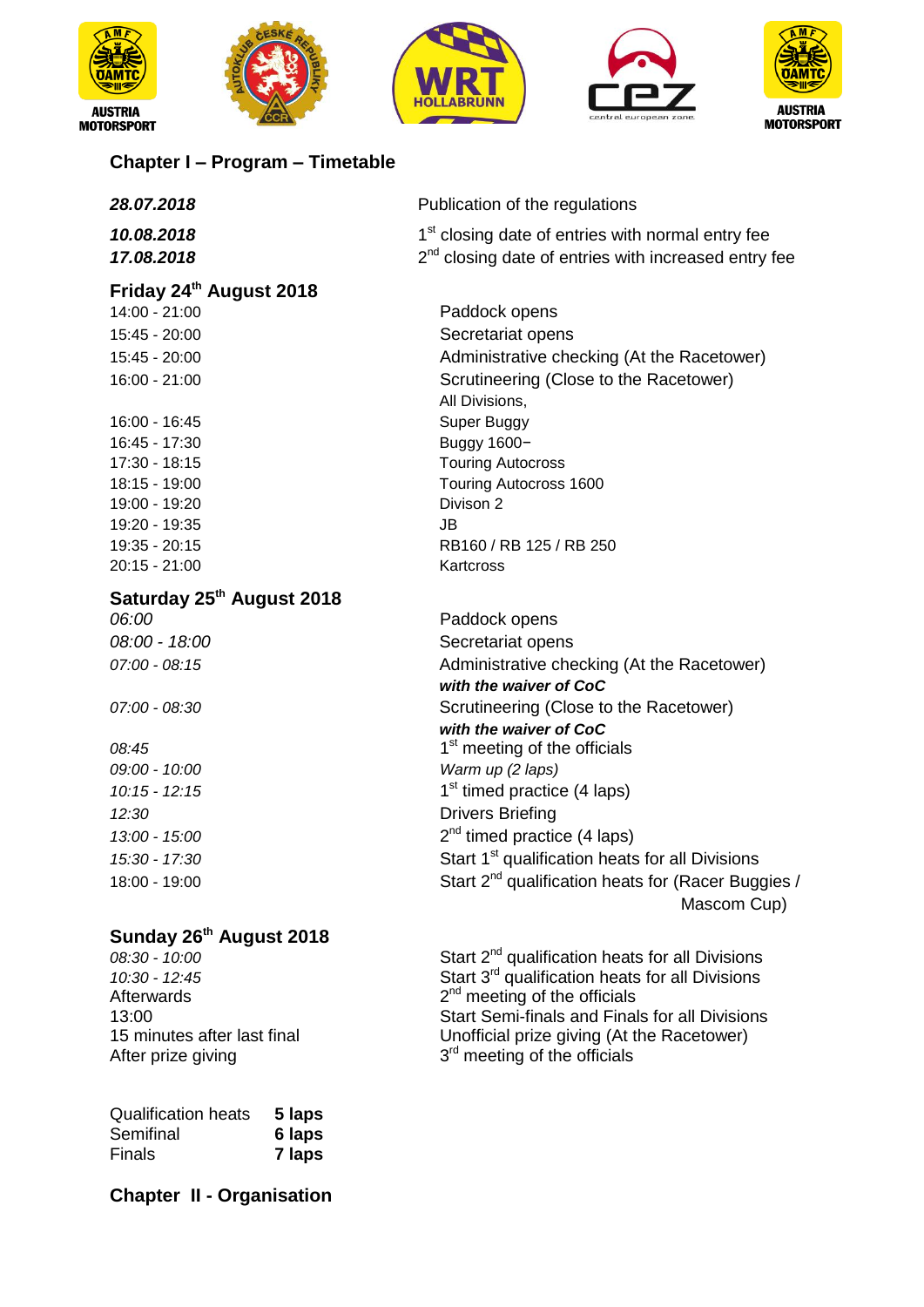









#### **Organizer, Event**

The Weinviertler Racing Team Hollabrunn (WRT Hollabrunn) will organize at **25. & 26. August 2018**an Autocross Event of Central European Zone at the WRT Ring A - 2020 Hollabrunn, named **WRT Autocross Hollabrunn**

This event in the FIA-CEZ will run in accordance to the international sporting code of the FIA, the FIA-regulations, the FIA CEZ–regulations for Autocross, the general prescription for Championships of the FIA, the general regulations for the Austrian Autocross Championship and the AMF, the FIA CEZ standard regulations for Autocross, the present data sheet fort the event and any other regulations issued in writing form by the organizer and will count for:

- FIA-CEZ Championship 2018
- Austrian Autocross Championship 2018 of the AMF
- Czech Autocross Championship 2017
- Mascom Cup 2018

#### **Officials of the event:**

| Stewards:                      |                      | Eva Kerschner (AUT) Chairman                                                                    |
|--------------------------------|----------------------|-------------------------------------------------------------------------------------------------|
|                                |                      | Franz Landauf (AUT)                                                                             |
|                                |                      | Jaroslav Vrtelka (CZE)                                                                          |
| Clerk of the course:           |                      | <b>Jasmin Troll-Kainz</b>                                                                       |
| Assistent Clerk of the course: |                      | <b>Daniel Fischer</b>                                                                           |
| Secretary of the event:        |                      | <b>Pfeffer Daniela</b>                                                                          |
| Drivers liaison officer:       |                      | Peter Sip                                                                                       |
| Chief scrutineer:              |                      | Manfred Märzinger (AUT)                                                                         |
| Timekeeper/resulting:          |                      | Václav Pištěk / Chronorace (CZE)                                                                |
| Safety officer:                |                      | <b>TBA</b>                                                                                      |
| Medical officer:               |                      | <b>TBA</b>                                                                                      |
| Press officer:                 |                      | Sonja Matuschek                                                                                 |
| Judges of fact:                | <b>Startline</b>     | Alois Matuschek, Christian Peyfuss,<br>Manfred Brandstetter, Manuel Miklos, Oliver<br>Schneider |
|                                | Jump start<br>Finish | <b>Helmut Rohringer</b><br><b>Ernst Schretzmeier</b>                                            |

(No protest against decisions of the judges allowed!)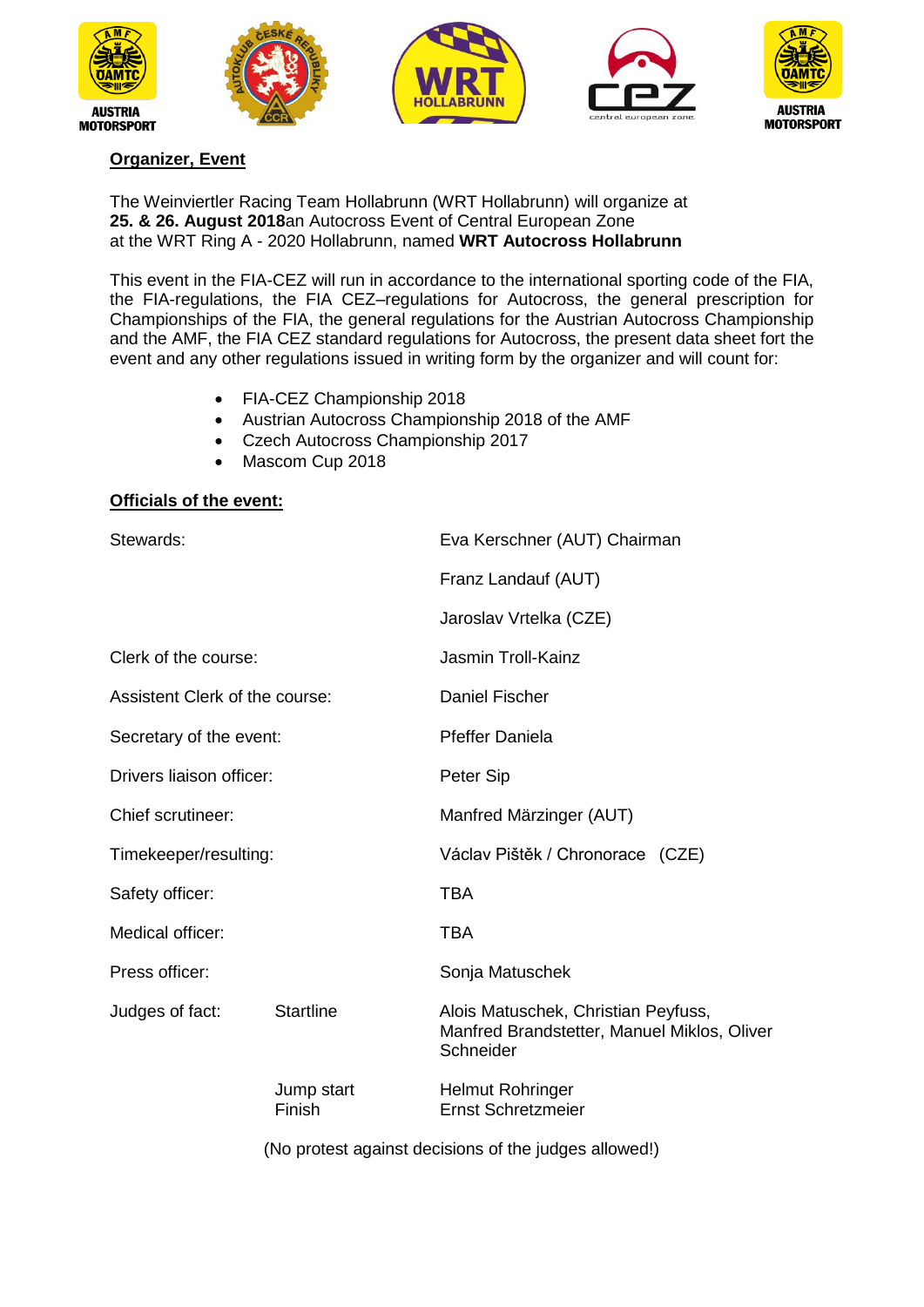









#### **Chapter III – General conditions**

#### **Description of the track**

| 2020 Hollabrunn<br>+43 676 5605493 |
|------------------------------------|
| 808m                               |
| 14 <sub>m</sub>                    |
| 14,53m                             |
| 10 <sub>m</sub>                    |
| 100% gravel                        |
|                                    |

**From Vienna:** In the direction Praha about 50km, Exit Hollabrunn Mitte, after exit drive left, second exit in the rotary traffic, straight ahead about 100m on the left side **From Znojmo**: In the direction Vienna about 30km, Exit Hollabrunn Mitte, second exit in the rotary traffic about 100m on the left side

#### **GPS:** 48.552510/16.061976

The official notice board is located on the right side of the Racetower

Maximum number of starters: **105**

#### **Entries/Entry fee**

Anybody wishing to take part in the event must send the attached official entry form duly completed and transmitted entry fee also to the following address:

#### **WRT Hollabrunn A – 2020 Hollabrunn Heiligstraße 9**<br>**Felefon:** +43 676 5 **Telefon:** +43 676 5605493<br>**E-Mail:** obmann@wrt-hollabru **E-Mail:** obmann@wrt-hollabrunn.at

| 1 <sup>st</sup> closing date of entries: | <b>10. August 2018</b> |
|------------------------------------------|------------------------|
| $2nd$ closing date of entries:           | <b>17. August 2018</b> |

#### **The entry fee is:**

| 1 <sup>st</sup> closing date of entries with normal entry fee:    | <b>EUR 110.-</b> |
|-------------------------------------------------------------------|------------------|
| 2 <sup>nd</sup> closing date of entries with increased entry fee: | <b>EUR 190.-</b> |
| After 2 <sup>nd</sup> closing date of entries: entry fee:         | <b>EUR 250.-</b> |

At the same time the entry-fee has to be paid to:

#### **Erste Bank IBAN: AT93 2011 1805 1435 6700 BIC: GIBAATWWXXX**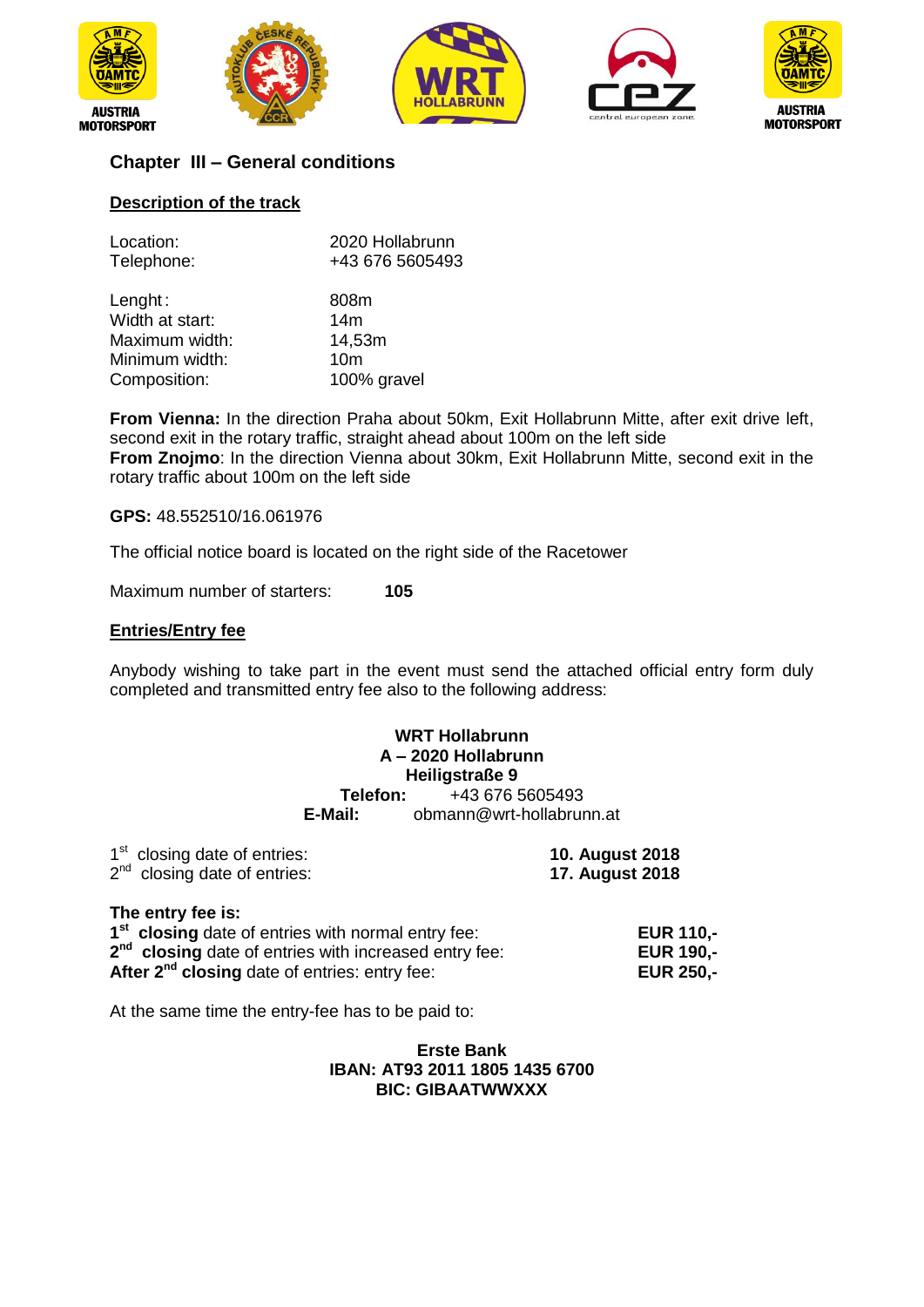









#### **Entry fees may be refunded only:**

 $\bullet$  if the Competitor withdraws his entry on Sunday 19<sup>th</sup>. August to the Competition. If the withdrawal is announced to the organiser between that  $20<sup>th</sup>$ . August until the opening of the administrative checking on Saturday  $24<sup>th</sup>$ . August, 50% of the entry fee will be refunded.

All drivers will be informed about the organizers promotion at the administrative checking and must put the labels to the explained position at the race cars. An additional fee of  $\epsilon$  250 must be paid, if a competitor refuses to carry the organizersponsor stickers on his race car.

#### **PRIZES/Cups**

The winners of the 1st, 2nd and 3rd prizes must be present. Failure to attend this ceremony will be penalized by the loss of any monetary award /benefit associated with the corresponding position at the end of the race.

#### **Enclosed: Entry form**

### **Note: the use of a FHR(HANS®) is for Austrian Competitors necessary and for all**

#### **others the system is strongly recommended!**

Authorisation by the AMF: Authorised on July 30<sup>th</sup> 2018 with the number: AMF-AX 01/2018 Österreichischer Automobil-, Motorrad- und Touring Club Austria Motorsport The President Univ. Prof. Dr.Harald Hertz